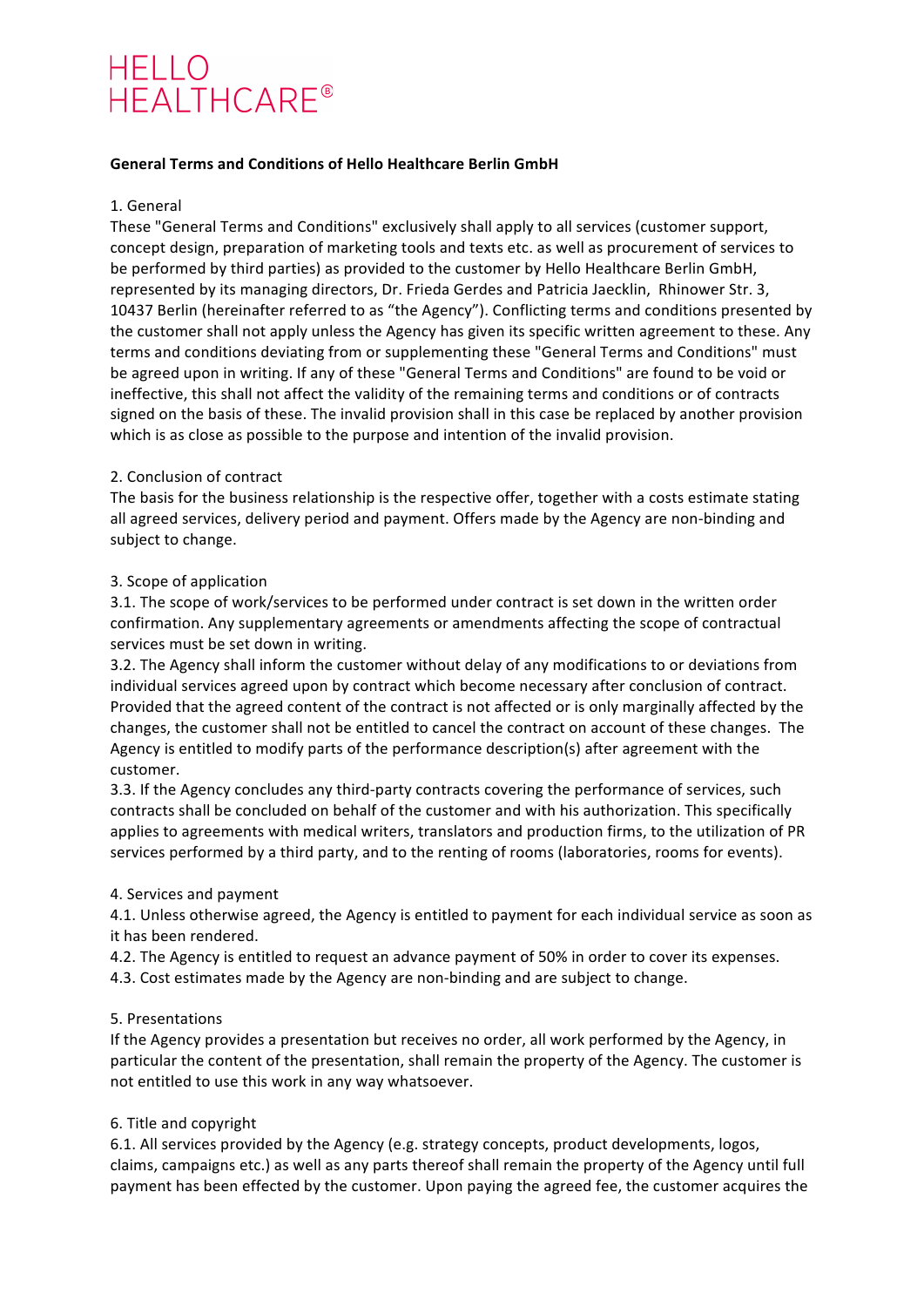## **HELLO** HEALTHCARE®

right to use the services for the agreed purpose.

6.2. The customer may only make modifications to work/services performed by the Agency after obtaining express permission to do so from the Agency, and if the work is protected by copyright, also from the originator.

6.3. Any utilization of the Agency's work beyond the originally agreed purpose and scope of use requires the Agency's approval – irrelevant of whether this work is protected by copyright or not. Such utilization is subject to a reasonable separate fee payable to the Agency and the originator.

## 7. Termination

7.1. The customer is entitled to terminate his contractual relationship with the Agency at any time, or according to the provisions agreed upon in any retainer contract that may have been concluded. However, in the case of early termination the customer is obliged to pay the agreed fees for the services and work performed up until termination of the contractual relationship.

7.2. This provision shall not affect any reasons defined as allowing extraordinary termination by either party.

The Agency is entitled to extraordinary termination, in particular if the customer fails to pay the agreed fee by the due date.

7.3. Furthermore if budget payments are not effected in accordance with contractual agreements.

## 8. Liability

8.1. The Agency undertakes to exercise the due care and diligence of a prudent businessman in preparing and providing its services and in selecting and supervising third-party service providers. 8.2. The Agency's liability is limited to written agreements between the contract parties. Any claims that are not specifically acknowledged in such agreements – including claims for damage, on any legal grounds whatsoever – shall be excluded, unless such claims are based on intentional or grossly negligent breach of contract by the Agency, its legal representative or its vicarious agent. 8.3. Furthermore, the parties to the contract agree that claims for damage against the Agency on any legal grounds whatsoever shall be limited to an amount corresponding to the agreed fee. 8.4. If the Agency is entitled to damage claims against a third party arising from handling of the contract, the Agency shall relinquish any such claims to the customer, provided that the customer accepts such transfer of future claims. In this case, the customer shall have no further rights of claim against the Agency. The customer is entitled to enforce any such rights at his own expense. 8.5. The customer pledges to take out an event organizer liability insurance policy for events. The customer may transfer this obligation to the Agency if an appropriate arrangement has been set down in writing.

## 9. Terms of payment

9.1. Invoices made out by the Agency are due without deduction 30 days after receipt of invoice. In the case of delayed payment, default interest to the amount of 5 per cent above the base interest rate is deemed to be agreed.

9.2. The customer is only entitled to set off claims against payment or assert the right of retention if his claims are uncontested.

## 10. Guarantee and damages

10.1. The customer shall lodge and give the grounds for any complaints immediately (within three working days of performance by the Agency) and in writing. In the case of justified complaints that have been notified within the specified deadline, the customer is entitled to compensation for damage. The parties to the contract agree that any claims for damage against the Agency on any legal grounds whatsoever shall be limited to an amount corresponding to the agreed fee. 10.2. The customer's claims for damage, in particular due to impossibility of performance, positive breach of obligation, fault in conclusion of contract (culpa in contrahendo) or defective or incomplete